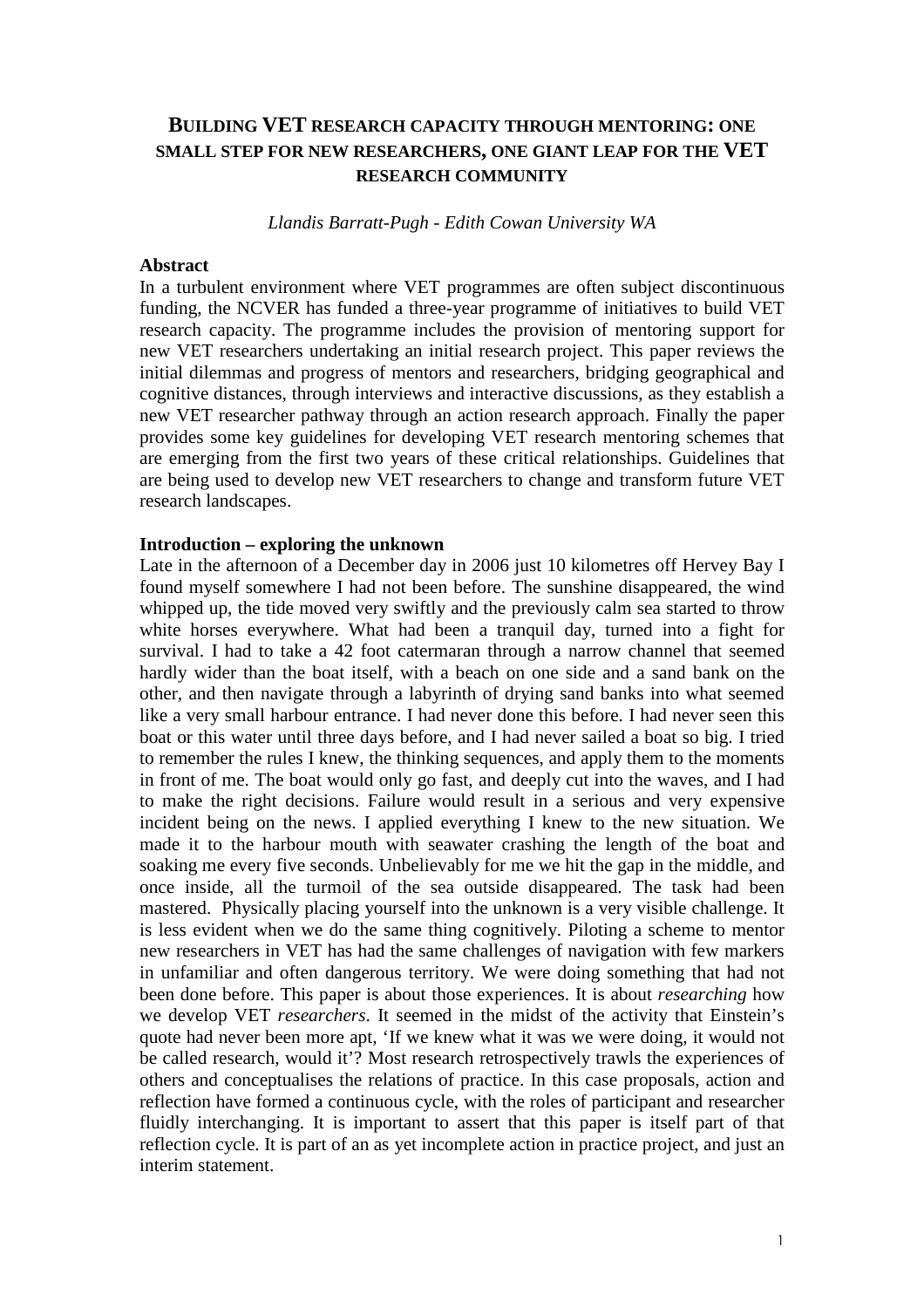### **The problem - a greying population**

In 2007, the National Centre for Vocational Education Research (NCVER) began constructing another strategic plan for VET research priorities. They were constructing from a solid base, having established the national centre through more than fourteen years of research direction, building a massive statistical and report base that is the envy of many nations. In the field, VET research centres existed in many Universities and Technical and Further Education colleges (TAFEs), with a choice of annual conferences on offer. However, it was evident that this development had been carried forward by a body of researchers who had grown alongside and within the field themselves, but were now slowly walking away to the less onerous pursuits of retirement. In common with many professions there would soon be a shortage of mature expertise (APSC 2006: Dychtwald et al 2006).

Who would replace the diminishing pool of quality researchers in the near future? It was an opportune time to invest in the most vital part of the infrastructure, the researchers themselves. NCVER therefore placed specific emphasis on 'Building Research Capability' (BRC) in their 2007 strategic research priorities, and invited consortia to propose the strategies for the next three years (NCVER 2007). More than thirty organisations made proposals about what initiatives should be employed to develop new researchers. NCVER selected three concepts from the proposals that together formed the base of the BRC programme. The University of South Australia (UniSA) were asked to support VET research for higher achievers in the area of higher degree research training. Victoria University (VU) were asked to form a community of practice (Lave & Wenger 1991) with workshops to prepare new practitioner-researchers for their first local VET research project. AVETRA were asked to supply mentors for those same practitioner-researchers. These practitioners would have a year to carry out their modest, locally based, organisationally supported research project, drafting a final 20-page report for NCVER, and presenting at a VET research conference.

This paper focuses on this third initiative, the development of the mentoring network for the new practitioner-researchers. However, as it is the integrated action of the mentoring and the VU community of practice that has developed the new researchers, this paper does not attempt to divide the impact of the two initiatives upon the new researchers. This is a reflective narrative, and tells the story of a new venture from the perspectives of different stakeholders. It is an incomplete and limited narrative, an interim statement of the story so far. Even the gap between the writing and subsequent publication condemns it as a statement of the past, as the text remains static on the page, while the real activity it comments on is continuing. Finally while it is a statement about the past, as part of an action research project, it simultaneously is a tool that will generate further reflection, feedback and action, for future development.

### **Review of related literature – learning to research**

Building research capacity is both about individual learning and about constructing systems of learning in a specific community. Learning theory has a long and contested theoretical history that at one extreme encompasses simplistic knowledge transfer, and at the other constructivist approaches to learning or knowing (Boud 2005; Poell et al 2000). This specific case of building practitioners research capability is aligned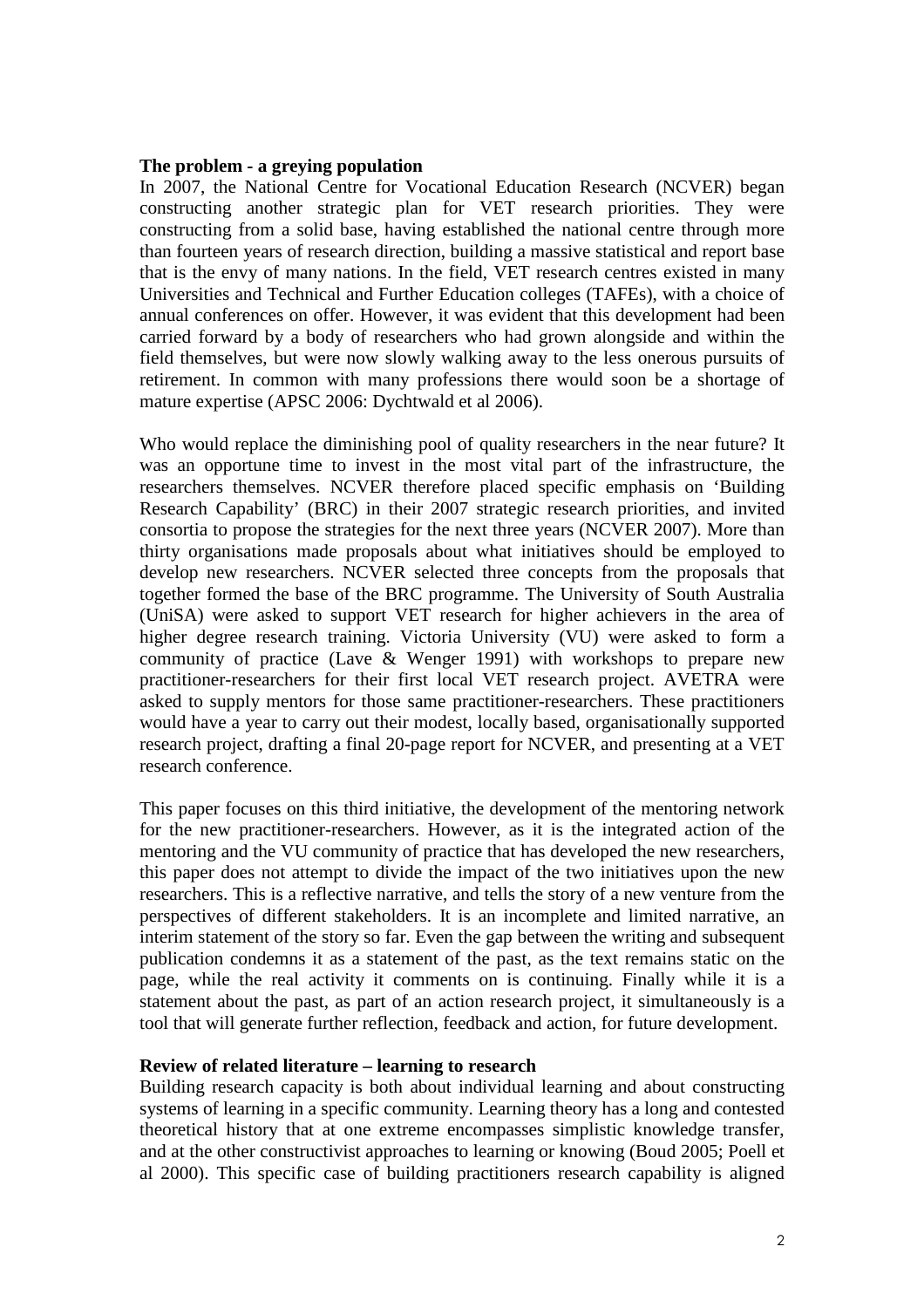with the latter end of the learning theory continuum. There are several reasons for making this assumption. First, it involves the development of higher order cognitive and attitudinal skills. Second, it builds upon considerable and diverse practitioner knowledge bases. Third, the knowledge base is complex and contested, with no 'right way', and considerable challenges in knowledge selection and adaptation for multiple and diverse contexts. In short, there is no agreed or simple body of knowledge to be assimilated and reproduced (Hager & Halliday 2009; Sanchez 1996).

Models of research development processes have been in existence for a considerable period of time as they form a core process within universities. The focus has generally been on diverse forms of cognitive apprenticeship (Berryman 1993) that position the learner as the selector of the learning direction and are based upon engagement with a real project and where senior academics act in a mentoring role as process protectors, network gatekeepers and motivators. These power relationships change and reverse as the project progresses. This academic model often fragments into a series of individual relationships, continually tracing the same development phases, yet remaining insular and disconnected as a developmental community. The focus remains on the individual and their specific projects. The goals of nationwide research training are achieved through individual completion rather than collaborative development, and are locally situated.

Such a model is appropriate for the part of the NCVER BRC programme involving higher research degree students, but it is inapplicable for the new practitionerresearchers, as they are building from a practitioner's knowledge base, not an academic knowledge base. In addition, they are producing projects for a VET practitioner audience, and not for academic examination. These learners have three specific needs. First, they need access to research knowledge and practices. Second, require critical support and review to focus their modest locally based research proposals. Third, they need to be supported and encouraged in their year-long action learning activity, as they may have the underpinning self-development frameworks of higher degree students. NCVER proposed that that these needs could be met through enrolment in a community of practice to workshop their projects, and through supporting each participant with a research mentor. While the existing patterns of higher research degree supervision provide an initial template for the relationship, the final goal and production required from the relationship is markedly different.

Mentoring has long an illustrious history of preparing individuals for future challenges by guiding their development activity, responding to questions and introducing them to network resources and opportunities (Johnson 2008). In relation to this developmental context, mentoring offers several advantages as a social learning strategy (Bandura 1977; Garrick 1998). It is individually focused, meeting the need of unique individuals and their contexts to form new identity (Du Gay 1996). It enables broad and diverse resources to be matched to specific individual needs. It enables a broad pool of mentors stretching across the continent to be available in different localities. The new researchers therefore benefit from a dual learning system, with mentoring providing the individual focus, while the community of practice provides a collaborative shared learning experience (Easterby Smith 2000).

There is a limited literature about constructing research capacity outside the specific goals of the university system. However Cooke (2005), provides a useful reflective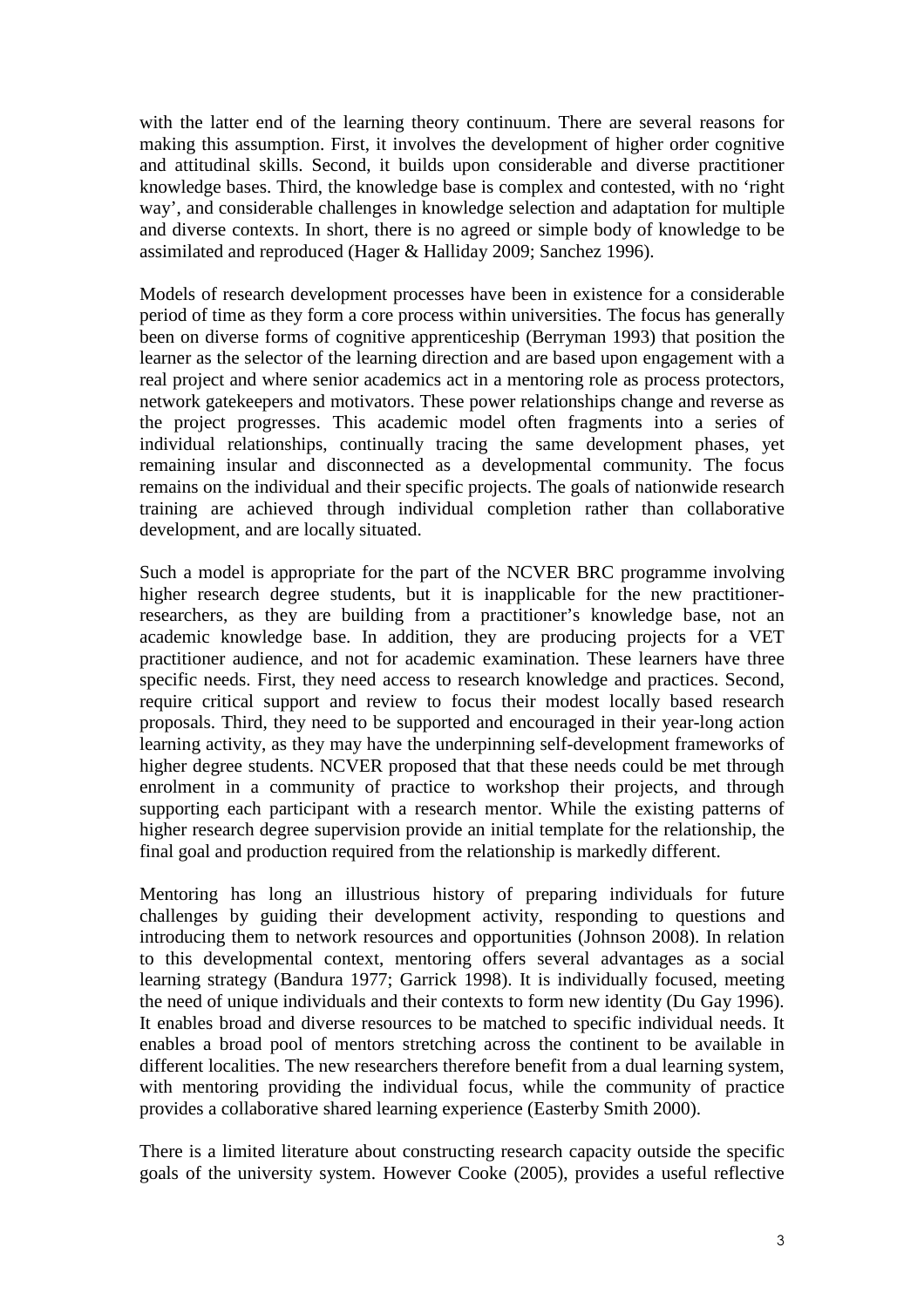model of building research capacity with practitioners in the UK care industry. This model has guided the development of the AVETRA mentoring programme. Cooke (2005) indicates that learning is needed at the *individual, team and network levels*, and that *6 principles* will support such learning. Learning should be constructed to simultaneously build skills and confidence, it should be close to the field of practice, and should be based on partnerships. In addition, there should be continuity to the process, appropriate dissemination of findings, and the establishment of infrastructure.

### **Research method**

The development of this mentoring network and the new researchers has been, and is, an action research project. This paper is therefore based upon action research methodology. It was evident from the start that while the project was nominally about building researchers in uncharted territory, it was simultaneously researching how such a venture should be constructed.

Zuber-Skerritt (2009) asserts that action research combines the dual aims of both action in practice and research. That is, bringing about a change in a field of practice and increasing understanding and knowledge about this event. These dual aims are often, as in life, not always in balance. Some projects are all about change with the research being a fringe benefit, while in others, it is the research that is the centre of the focus with the action more of a by product. These polarised approaches position the researchers in very different roles. In the former approach to action research the researcher is an activist, involved in the twists and turns of the change process. In the latter approach the researcher is more detached, focused on the process of research design and data collection, and less involved in the activity. Similarly in the former approach the development of knowledge is primarily through association, experience and is locally generated, while in the latter approach knowledge is more likely to be codified and distributed through publication. The value of action research projects in terms of learning lies somewhere between the participants and the impact of the project conceptualisation as it aids system development in different places and times.

This study is based upon the former approach, participatory action research (PAR), with the emphasis on the project activity, with the research as a subsidiary component of the action, and with the researcher an activist directly involved in changing practice (Deetz et al 2000). This paper therefore both tracks the learning already achieved through the interactions of this project, and at the same time seeks to begin the process of conceptualising the relations which have facilitated such learning.

The rationale for such an approach, as with all research methods, has to lie within the subject and the context. This project sought to make a significant change for new researchers in the VET research community and to make a change in the pool of available VET research capacity. The emphasis was upon effecting change, with the research process primarily contributing to that purpose, and secondarily providing the opportunity to understand and conceptualise the process. There would be little benefit in standing to one side and evaluating a failing process. The intention was explicit and drove the project. The focus of energy was upon action and review. The cycles of action research were therefore not pre-planned and formulated to govern the subsequent activity, but were formed by the needs of the participants, as an evolving process and only visible as a pattern in-retrospect. The benefits of this approach are threefold. First, the emphasis of the action was upon effecting change in a community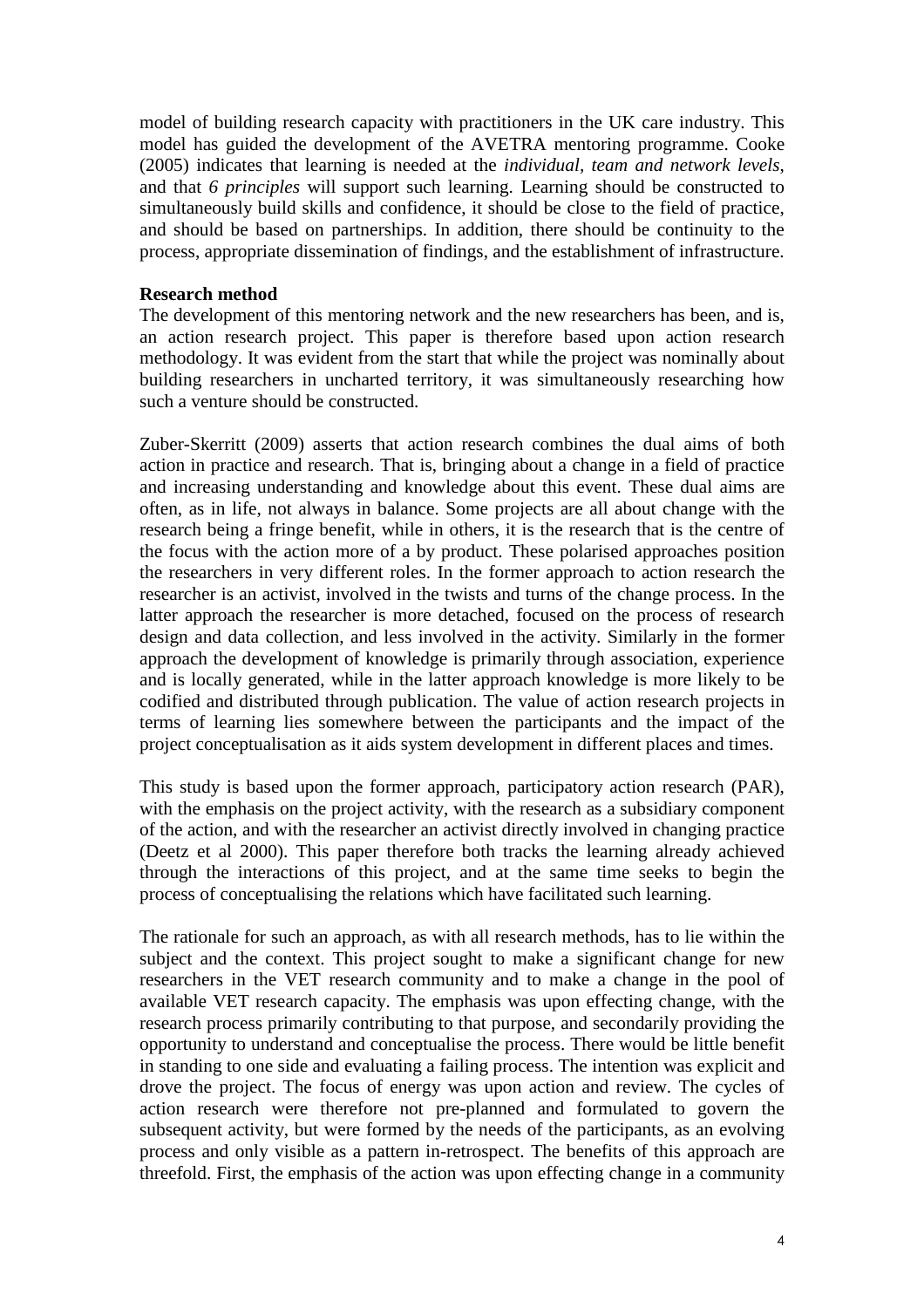and upon the participants as activists not interviewees. Second, in recognising and vocalising the inherently action research nature of the initiative all participants were provided with space and legitimacy to voice their own reflections on the process, thus providing a focus on reflection as an integral part of the initiative. Third, all participants were enrolled simultaneously as activists and reflectors. The distinction between researcher and action, researchers and actors, was blurred. Coupled to these advantages come the associated problems of managing an action research project. It is far easier to be a voyeur in another community without responsibility for action. It is also easier to plan a research action programme, rather than continually adapting to each 'event' of an evolving and twisting programme that is led by participant needs.

Most approaches to research polarise the fields of theory and research, segregating them, yet moving from one to the other, to ground, test or generate knowledge. Action research emphasises the dialectical relationship between action and theory as 'praxis' (Morgan 1980). That is, the focus is on the interrelated and interdependent relationship between action and conceptualisation, practice and theory. It could be argued that the direct and interlinked nature of praxis in action learning is well suited to our current world where practice and relations are swiftly and continuously being reconfigured. Research and learning needs to similarly aligned (Zuber-Skerritt 2009).

Action research is characterised by cycles of *action* and subsequent *reflection*, where an evaluation of the impact of the changed practices leads to re-planning, further action, and another subsequent action research cycle. Traditional models of action research often emphasise intention, action and review, however the popularisation of the experiential 'learning cycle' (Kolb 1988) has emphasised a four stage conceptualisation of the change process where action (do) is followed by reflection (evaluation) and modified intentions (change) which are then implemented (plan). Action learning and action research are similar in conceptualisation as they both incorporate action and learning, but differ in intention and outcomes. Action research can be defined an approach to action and learning that is more intentionally systematic, enrols multiple participants, and publicises outcomes (Dick 1999).



Figure 1: The action research cycle

In this action research project the impact of the change upon *the community* was privileged. The project was designed around a series of interactions intended to effect personal development and community development. These interactions have been iterative, built continually from the subsequent review processes. Thus the scheme as a whole has been built incrementally through a continual conversation, with the voices of the participants critical to each review process. However, the implication of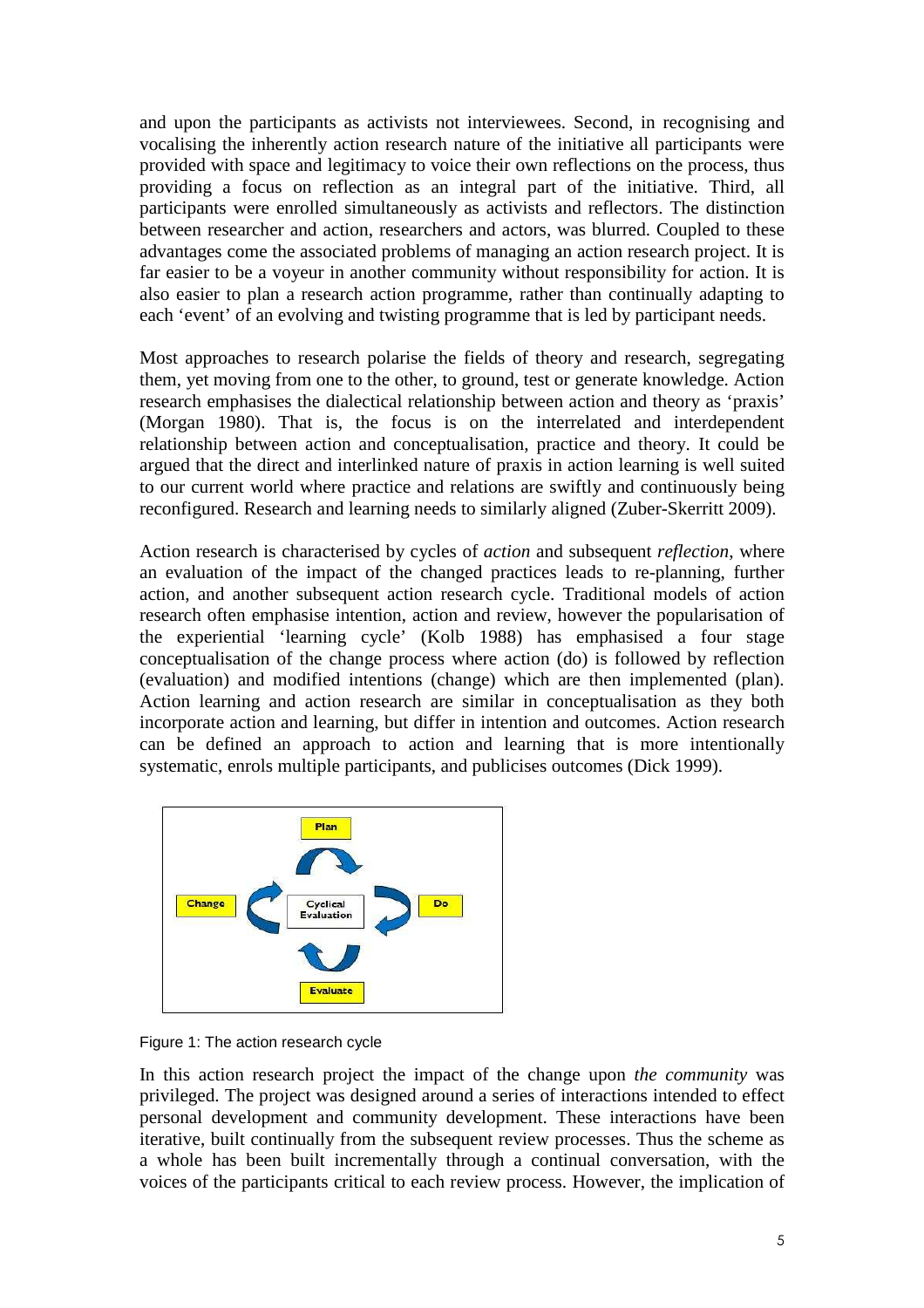this organic approach to development activity is that the research component of the project has by design been a subsidiary component, always responding to the continually restructured cycles of action and interaction. The findings will provide with a narrative to clarify how this pattern formed.

Traditionally research begins with incisive questions exploring an issue of practice. Action research begins with determined action to effect change within practice. This action research study has already asserted the 'greying' issue that underpins this study. Instead of researching, reviewing and proposing options for change, this study is based on the continual review of an initiative designed *to effect* change. The goal of the NCVER BRC programme is to build VET research capacity. The **specific goal** of the AVETRA mentoring network, which is the focus of this study, is as follows.

The aim of the VET mentoring relationship is to support communities of practice scholarship holders<sup>1</sup> develop, complete and write up their VET research project.

This action research project therefore focuses upon three interlinked research questions: What actions supported new researcher development, what was their impact, and what can be learned from the activity. It is important to reemphasise that this review does not attempt to distinguish between the interrelated actions of the VU community of practice and the mentoring network support as participant development has been achieved through both sources of activity. This study therefore focuses upon what has been learned about developing and managing such a programme.

### **Findings - learning through experiencing**

The findings are presented in two sections. The first section indicates the action research cycles that have formed during the scheme to give the reader a broad overview. The second part indicates the issues raised during this period by the various stakeholders.

## *Action research cycles*

 $\overline{a}$ 

This is a narrative that reconstructs the patterns of practice over the past two years. A significant gap existed between the broad intention of the scheme(s) and the plans for action and interactivity. This narrative therefore is the first 'plan' of the scheme, retrospectively positioning the action and reflection cycle as an 'ordered' statement. Each paragraph that follows describes two action research cycles.

The first cycle begins with the NCVER planning process (July 2007) and the intention to build research capacity, publicise this intention, generate a significant number of action proposals and then review those proposals. In January 2008 the proposals were reviewed, the intentions for the scheme developed, and four consortia engaged to develop the components of the scheme. Meanwhile, potential candidates for the scheme had made project proposals (January 2007) that were reviewed by a national panel who selected the new researchers for the 2008/9 scholarships. Simultaneously, the now three consortia, discussed their activity plan for the next four months of introductory workshops and the development of mentors for each participant.

<sup>1</sup> The NCVER provided \$4k scholarships the chosen new researchers.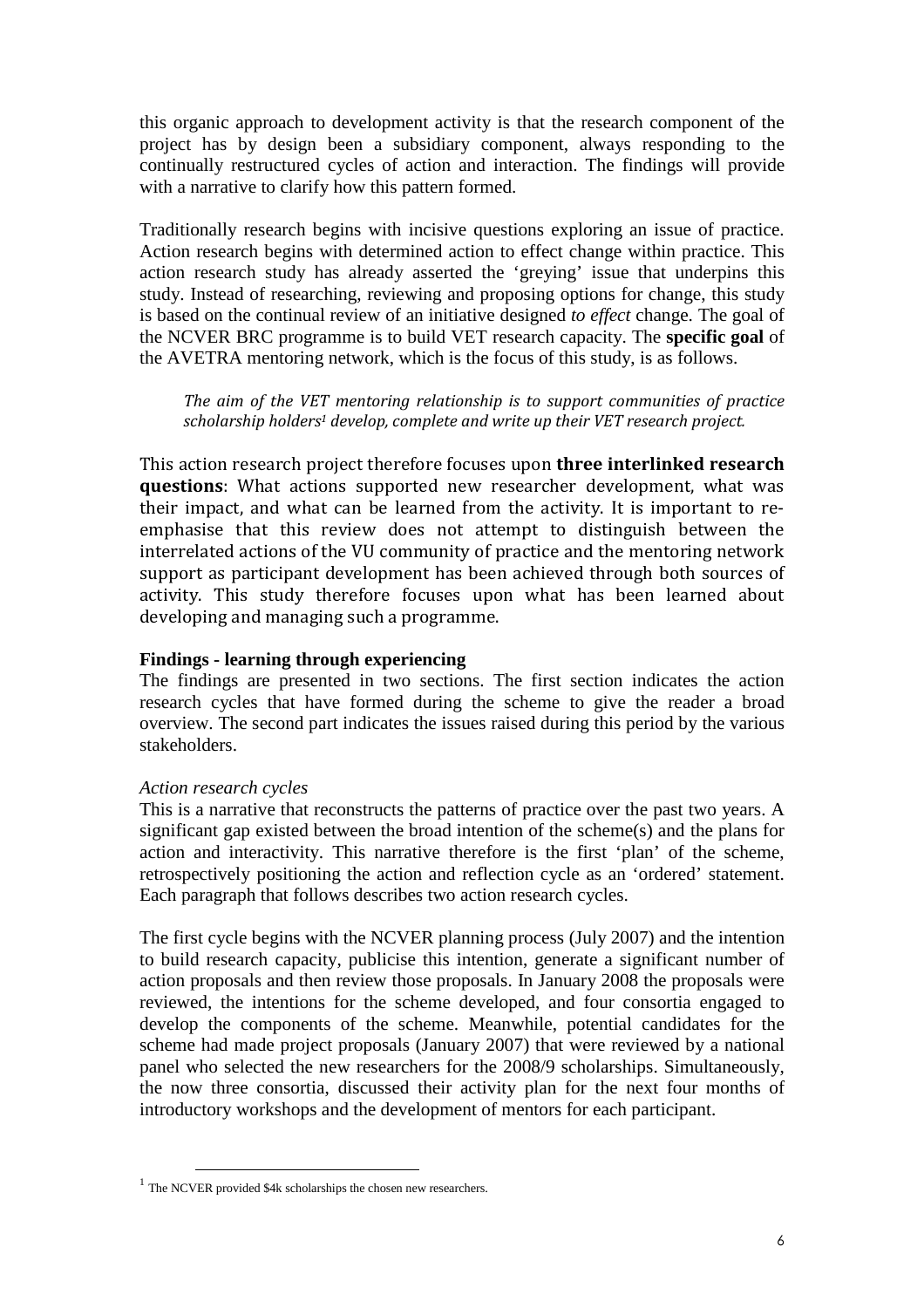Plans for the workshops and the mentoring roles were drawn up and publicised. In May 2008, a two-day workshop was held to rework the participant proposals, introduce research skills and develop a community of practice. Subsequently, each participant was linked with a mentor that they had chosen from the pool. The progress of the scheme was reviewed through monitoring the mentors' actions, the interaction on the community of practice website, and the informal gatherings at the NCVER No Frills conference in July 2008. Interaction now continued between most participants and their mentors, and between participants. Scheme directors began monitoring calls and emails with participants (September 2008). Interaction between the scheme directors indicted the need for greater coordination. Schedules for contacting were initiated and teleconferences arranged between the directors and NCVER, between the scheme mentors, between some of the participants and AVETRA senior researchers, and between the AVETRA mentor scheme monitoring group.

These teleconferences took place between October 2008 and February 2009. There was significant opportunity for various stakeholders to vocalise what they were doing, what was working and not working and what they thought should be done. The notes from these teleconferences were used to shape subsequent action and to codify guidelines for action. By January 2009 participants were contacted to confirm the March deadline for their project completion and to receive the appropriate template for their final submission. Several participants prepared to present their project or findings at the AVETRA conference. Reviews of progress at this stage indicated that some participants were nearing completion and in the write up stage, others having difficulty visualising what they had to achieve, or struggling to find completion time.

In February 2009 the second set of participants were selected from 32 applications. Action for the first group of participants was discussed and planning for the May workshop for the second group finalised. In April 2009 several participants presented at the AVETRA conference, winning the best new researcher award, and being part of the conference committee. The diversity in terms of achievement and completion of the first group was discussed and plans for the second workshop reviewed.

A two-day workshop was held in May 2009 reworking the second group of participant proposals, developing research skills and instituting a virtual community of practice. Again, each participant was subsequently linked with a mentor who received a comprehensive mentoring manual. Most projects were reviewed at the NCVER No Frills conference in July 2009. Teleconferences for mentors in September and October 2009 enabled vocalisation of issues. Again, the issues from these teleconferences informed the mentor pool, and added to the guidelines for action. In November 2009 a second workshop was held at VU that also included those sponsored for VET higher degree research. The two days involved presentations, discussions on data gathering, research dilemmas and writing up. The discussions included advice for using the NCVER template and writing up the research. An evaluation of the scheme so far was completed for circulation.

### *Stakeholders Perspectives*

During these cycles of the programme, notes were made of each reflective discussion and teleconference. The next section reviews the *key issues* emerging from these reflective discussions with an emphasis on those that were expressed with the greatest passion and by several participants, illustrated with quotes where appropriate.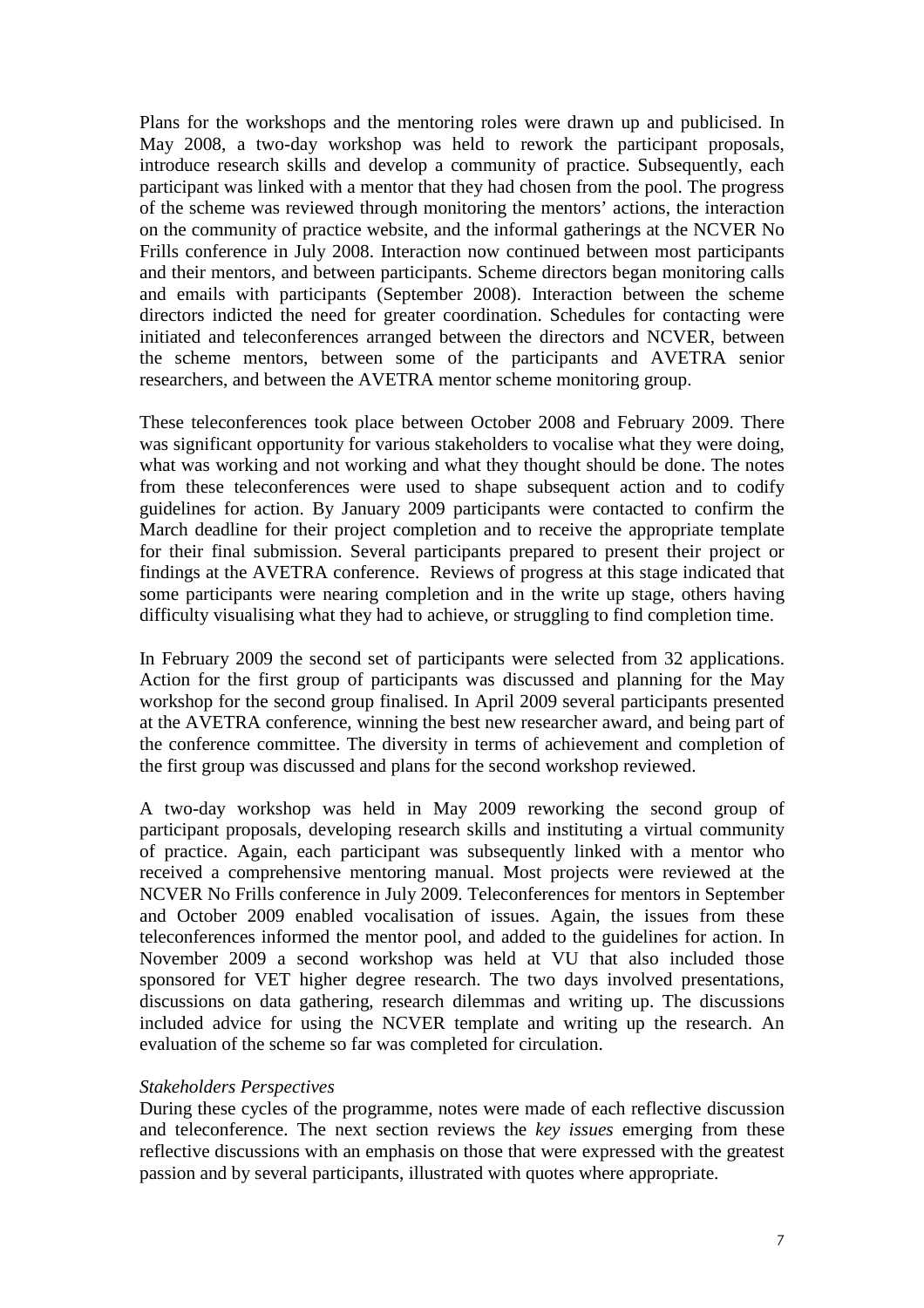For the new researchers the most common theme was engaging with the perennial researcher's battle between *project progress* and their day-to-day job - 'I just need more release time for my job to get things really progressing' – 'quite a struggle.... have to get back to it' – 'a year of living dangerously... need to focus questions'. There was considerable *initial fear* about what they had taken on, which was gradually replaced by the fear of decision-making as the project hit unexpected dilemmas –' I'm realising that research is never undertaken in a vacuum' – 'I need to focus down – cut with a sword (to make it manageable)' – 'I've had a great day today pulling together my research question and….starting to write'!

Mentor *support* was critical to motivation – 'her feedback, guidance and her ability to drive me to do my best is just incredible' – 'he is excellent….and really is a fabulous source of information'. The first group were unclear about what they *had to achieve* for their scholarship and only focused on the write up phase when the data had been collected – 'so far I feel I haven't done very much that is tangible (writing that is), but at the same time I feel that I have been learning much' – 'my original plan is just not going to happen (I'm) adapting to a much smaller sample'. The lack of a *clear timetable* meant that some participants hit the Christmas break without data and found their project set back by a two months – '… I am tracking a particular group….who have now left' –  $(my)$  industry partner not on the same timeframe as me....'.

The *mentors* were able to vocalise their issues through teleconferences that became a structural tool for the project. They emphasised the need for *an early face-to-face* meeting and the frustrations when *distances* prevented this – 'we have tried by our diaries keep missing'. Mentors needed to know what had been happening at the *workshops* and the limits of *their role*. It was evident that where mentors had an existing relationship with a participant it was a good omen for the relationship. For most mentors, recognising that this was not even an honours project was important to set *modest expectations*. The first year mentors were disadvantaged by not being able to see a *completed project* or a *desired timeline*. Having a timeline enabled early warning signals to be posted. Most mentors agreed that getting some early writing on table helped the participants with their project – 'he produced a simple two page lit review'.

For those involved in *directing* the scheme it was evident that just looking after your own part led to a *lack of coordination* across the programme. Stakeholders needed to know what was going on and what was expected. Where time was an issue for participants employers had to be reminded of their *supporting* role. The second year benefited from having an *existing mentor pool* for matching purposes and from action being taken where mentoring relationships did not flourish. The issue of *ethics*  became part of the mentoring relationship in the second year  $-$  '(as it is) an important part of their development as researchers'.

While the initial workshop set up the exploration of researching it became evident that having collected data, the analysis and writing up required a further workshop. It also drew a line in the sand and make participants present to their colleagues.

### **Discussion of learning so far**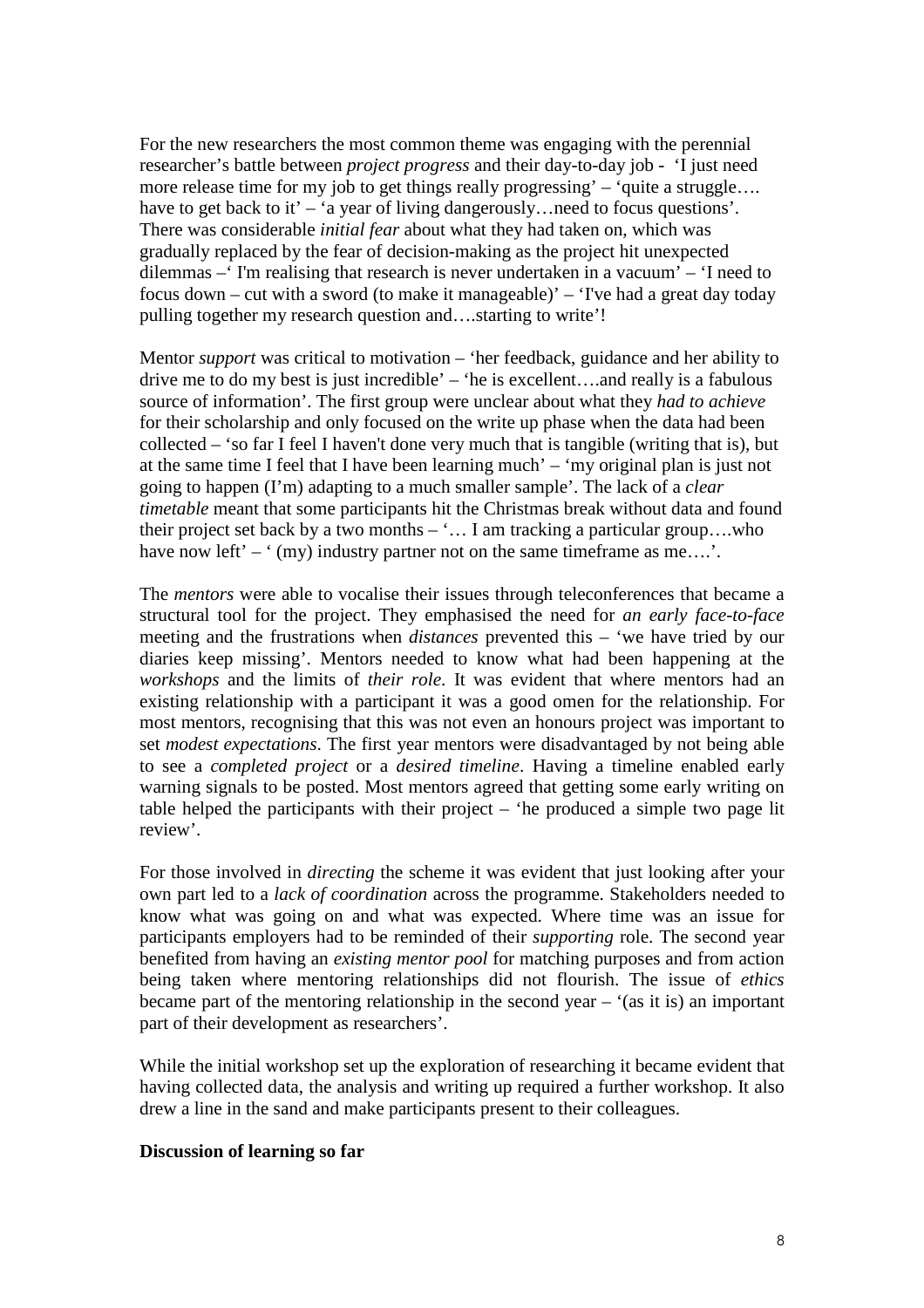The findings in late 2009 indicate that the initiative has established a pathway for 21 new researchers, increased research capacity, generated a range of new researcher and mentoring resources, and facilitated the transfer of knowledge from experienced to novice researchers. The culture has been changed. Where participants have completed their project, mentoring has been equally rewarding to the mentors. There is now a growing pool of experienced VET research mentors in the community. The completed projects are adding to NCVER resources and several new researchers have presented findings at conferences. In each institution supporting a participant the profile of research activity has been raised. Coordination between AVETRA, VU and NCVER and senior researchers has realigned relations around a collaborative objective.

Cooke (2005) indicated guidelines for the construction of practitioner research capacity. This scheme development supports the components of her generic model (see page 3). The workshops and mentoring have built an *infrastructure* that is pursuing the simultaneous development of *skills and confidence through partnerships*, and through real projects that are close to the *field of practice*. The year-long cycle has provided a *learning continuity*, with the goal of *disseminating of findings* to the VET community. and the establishment of enduring infrastructure.

In response to the research questions, it has been the synergy of mentoring and community of practice workshops that has supported new researcher development. The impact of the first year has been primarily in establishing a framework and a pathway where non existed. The learning from this experience is in how more effective support and direction can achieve more successful participants completions.

The implications for stakeholders are multiple, but can be reduced to those that will have the greatest utility and impact on building research capacity. Participants need to be focused upon the timetable and outcomes from the start of their projects. Completion is all, in terms of their development, achievement and visibility in the VET community. Mentors need to sweep away higher degree models and focus on the action of doing a modest local project with continual encouragement. The project directors need to intensify their coordination and act with early intervention.

### **An interim conclusion**

It is important to remember that this paper is just another document in the action research cycle of the project. Perhaps the most important document, as it is a very visible and public reflection that seeks, and will undoubtedly receive, critical feedback from all the stakeholders. Indeed, at the half way stage, it is perhaps appropriate to publish a reflective statement as the foundation of a seminal cycle of review for the project. The learning at this interim stage of the project *is fourfold*.

First, a pathway for new researchers has been established that can act as a bridge for reflective VET practitioners who want to move beyond managing and improving their immediate relational responsibilities. It is *a pathway* that legitimises their presence in the VET research community, indicating and placing a value on their role.

Second, we are constructing and operating a fragmented *relational network* that attempts to traverse a vast continent. It is a network that must incorporate face-to-face and virtual relations, to deliver pre-programmed and participant instigated interactions. It confronts the usual teaching dilemma of blending knowledge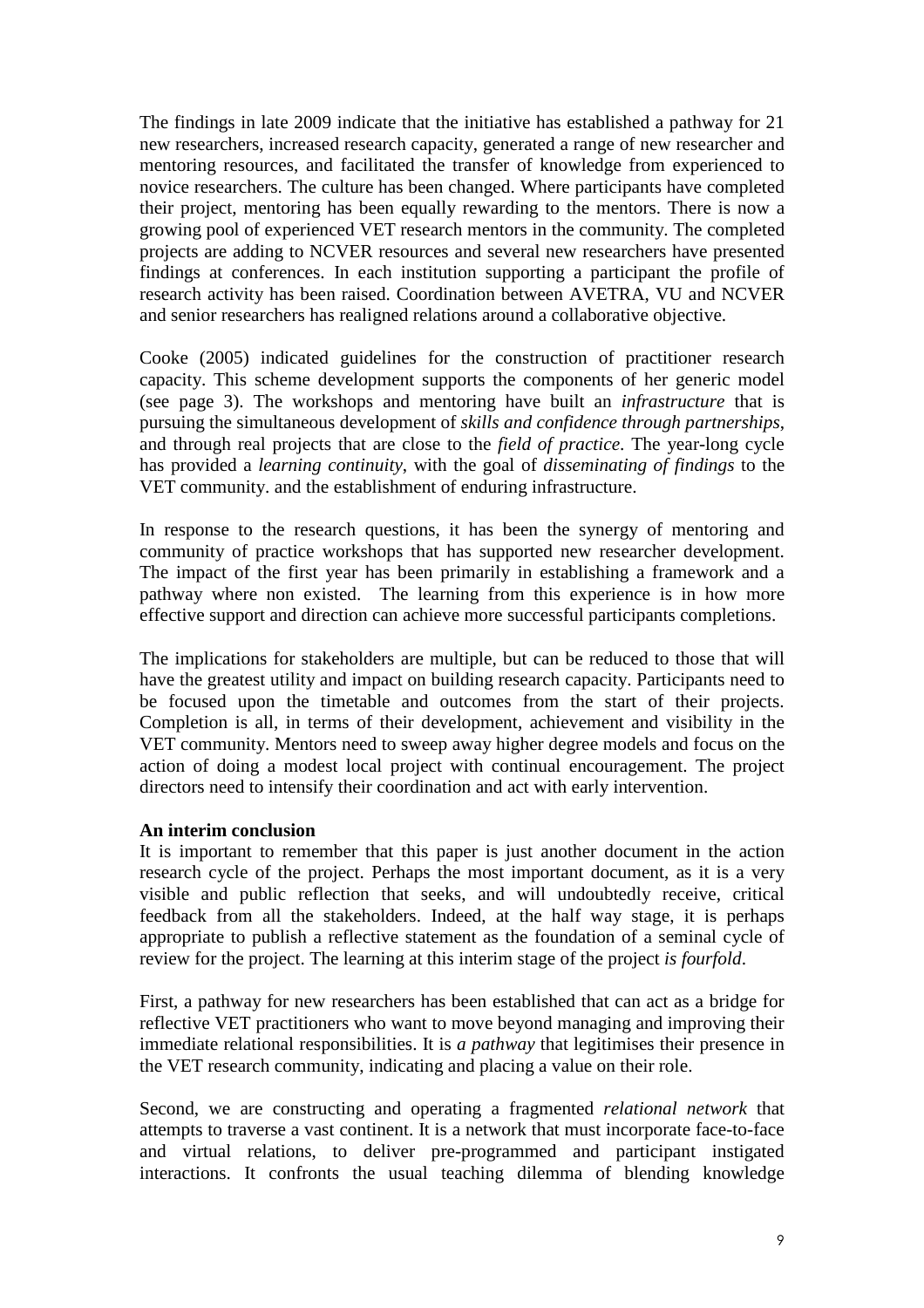dissemination with individual responsiveness. The blend of workshops and mentoring appears to provide the right opportunities to both learn together and to enable participants to instigate their own teachable moments.

Third, these initial cycles of learning have clarified what *knowledge and support is required*. The open structure has enabled the programme to respond to participant requests and to accept participant feedback. Understanding the goals of the project, the support structure, and the timeline for completion are a pre-condition for grasping instructional researching knowledge. A supportive environment enables participants to hold their heads together as they take their projects into unknown research territory. The mentoring manual has gathered these experiences and distilled them into guidelines.

Fourth, the project is clarifying the needs of all new VET researchers. However, as with all schemes there will be many new researchers that fall outside the timelines and quotas for such schemes. It would appear that now is the time to consider accumulating an accessible *repository of the accumulated knowledge* that will support new researchers, not just in their early research steps but being part of the VET research community. AVETRA is well placed to be the custodians of such a venture.

In terms of research this study also has the benefit of placing an action research project at the heart of the VET research community, emphasises the legitimacy, the benefits and the challenging nature of action research as a strategy. From one perspective a few people have thrown together a scheme and worked with it to get the structure right. From another perspective more than 300 years of VET research experience, (accumulated by the mentors and managers of the scheme), have been distilled into the relations of the past year and half to make it work. I am reminded of a quote attributed to Picasso, who after doodling while he was interviewed, was questioned about the morality of his two minute pencil marks now being now worth thousands. He responded that they were not the result of a few minutes work, but fifty years of study in his field. The VET research community has built significant structures in Australia over the past twenty years. Now, those experiences are being distilled and distributed for the next generation.

I would like to acknowledge the contribution of the NCVER, Francesca Beddie and Bridget Wibrow for funding and coconstructing this initiative, the AVETRA executive in supporting and monitoring this venture, and most of all to Berwyn Clayton and Geri Pancini at VU and every participant who helped shape the experience as we learned together.

#### **References**

Australian Public Service Commission (2006). Workforce Ageing: Materials for Human Resource practitioners in the APS – Planning for a mature-aged workforce. Canberra.

Bandura, A. (1977). Social learning theory. Yale University Press, USA.

Berryman, S. E. (1993). Learning for the workplace. Review of Educational Research, 19, 343-395.

- Boud, D. (2005). Productive perspectives for research in workplace learning. Australian Vocational Education and Training Researchers Association Conference, Emerging Futures, April 14/16, Brisbane, Sofitel.
- Cooke, J. (2005). A framework to evaluate research capacity building in health care. BMC Family Practice. 6;44, 1-11.
- Deetz, S. A., Tracy, S. J., & Simpson, J. L. (2000). Leading organisations through transition: communication and cultural change. Sage Publications, Thousand Oaks, California.

Dick, R. (1999). Action research. Interchange, Brisbane.

Du Gay, P. (1996). Consumption and identity at work. London, Sage.

Dychtwald, K., Erickson, T. & Morison, P. (2006), Workforce Crisis, Harvard Business School Press, USA.